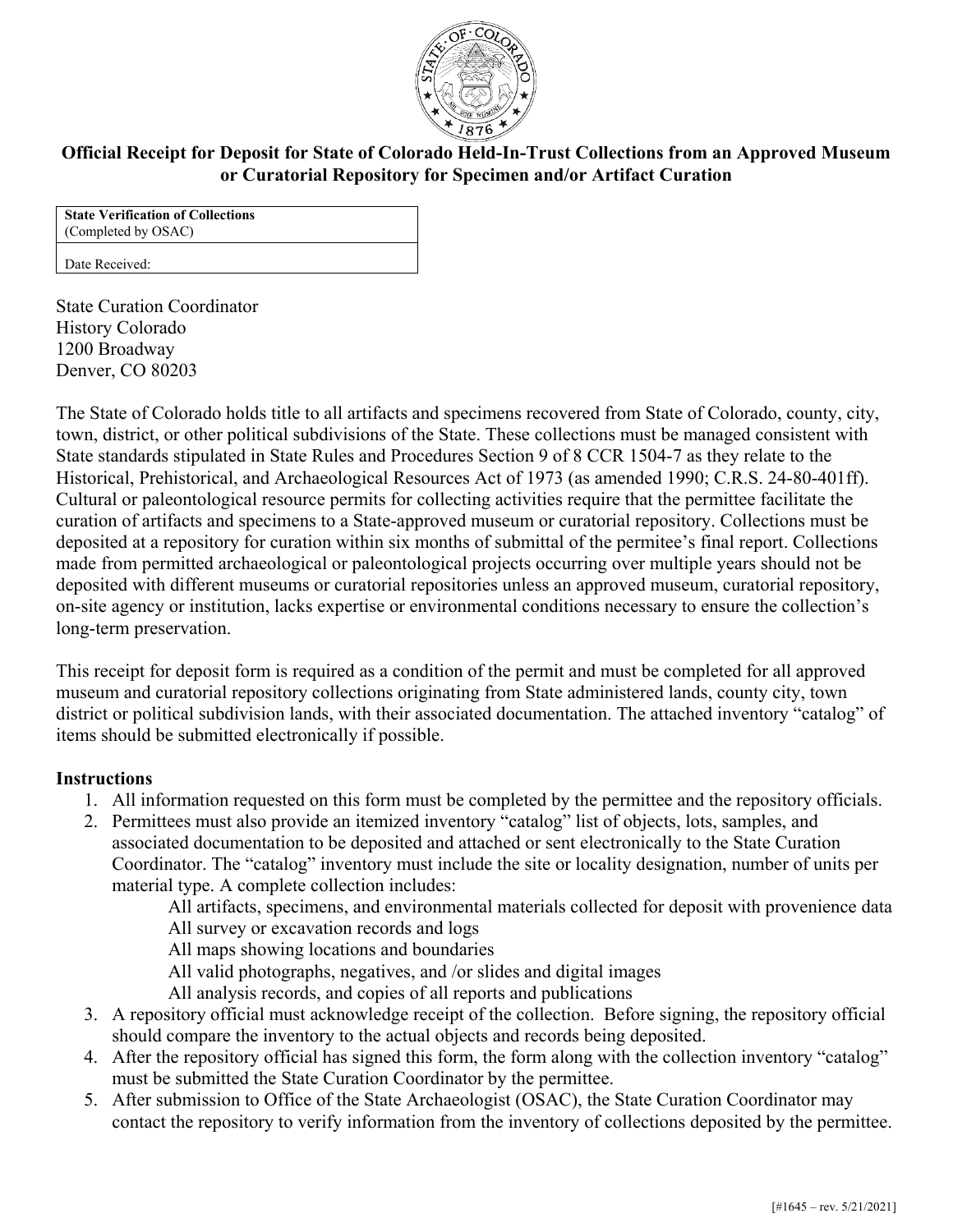#### **Permittee Information**

| Permit Number:            | Project Name and Site Nos: |
|---------------------------|----------------------------|
| Permittee Name:           |                            |
| Address:                  |                            |
| City, State, Zip<br>Code: |                            |
| Telephone<br>Number:      |                            |

## **Certification of Collection Deposition to the Repository by Permittee**

| this date,<br>on the attached inventory. | (Permittee) certify that                                                                                                                                                                                                                                                                      | (name of repository) has on<br>accepted the collections of objects, lots, samples, and associated documentation described |
|------------------------------------------|-----------------------------------------------------------------------------------------------------------------------------------------------------------------------------------------------------------------------------------------------------------------------------------------------|---------------------------------------------------------------------------------------------------------------------------|
| Signature:                               |                                                                                                                                                                                                                                                                                               | Date:                                                                                                                     |
|                                          | <b>Complete or Partial Deposit (check one)</b><br>I certify that the attached inventory and/or digital file represent all materials and associated documentation from the<br>work performed under this permit (complete deposit).                                                             |                                                                                                                           |
|                                          | I certify that this represents a portion of the materials and associated documentation. The attached sheet and/or<br>digital file lists what materials are not yet deposited, the reason they are not deposited at this time and when they are<br>expected to be deposited (partial deposit). |                                                                                                                           |

### **Curation Facility Information**

| Repository<br>Name:                                 |  |  |  |  |
|-----------------------------------------------------|--|--|--|--|
| Address:                                            |  |  |  |  |
| City, State Zip<br>Code:                            |  |  |  |  |
| Telephone<br>Number, Web<br>site and E-mail:        |  |  |  |  |
| Official Authorizing Receipt (name<br>and title):   |  |  |  |  |
| Tracking Designation Assigned by the<br>Repository: |  |  |  |  |

### **Receipt of Collection Statement by the Repository Official**

 $\_$  , and the set of the set of the set of the set of the set of the set of the set of the set of the set of the set of the set of the set of the set of the set of the set of the set of the set of the set of the set of th

|                                                                                                                                        | (print name of repository official) certify that the |  |  |  |
|----------------------------------------------------------------------------------------------------------------------------------------|------------------------------------------------------|--|--|--|
| (name of facility) has on this date                                                                                                    | , accepted the collections of                        |  |  |  |
| objects, lots, samples, and associated documentation described on the attached inventory from or separately submitted<br>digital file. |                                                      |  |  |  |
| Signature:                                                                                                                             | Date:                                                |  |  |  |
| <b>State Curation Coordinator</b> (Sign And Print Name): This Section for OSAC Use Only                                                | Appr. Date: For OSAC Use Only:                       |  |  |  |

 $\mathcal{L}_\text{max}$  and  $\mathcal{L}_\text{max}$  and  $\mathcal{L}_\text{max}$  and  $\mathcal{L}_\text{max}$